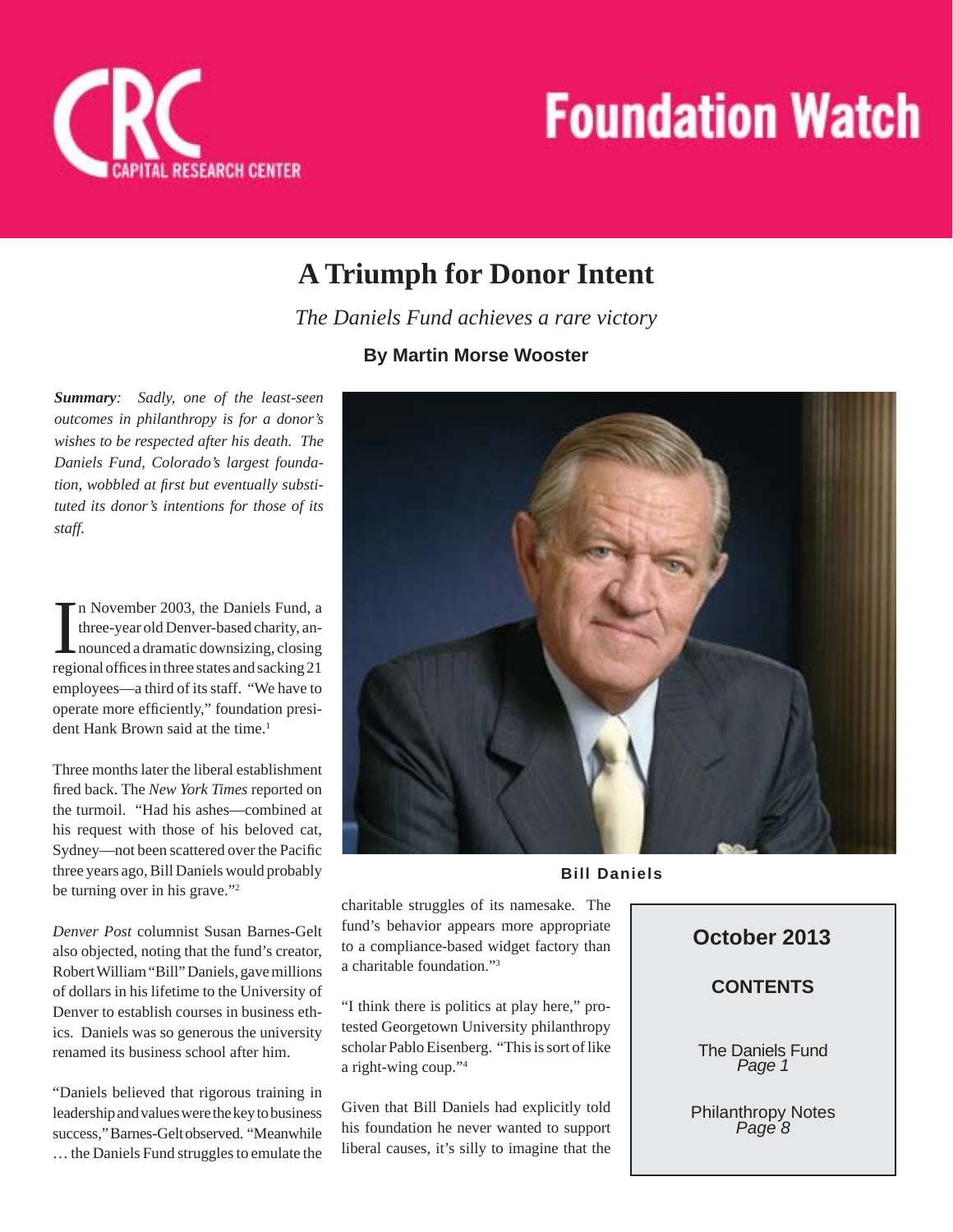Daniels Fund could be "taken over" by the Right. If the foundation was to respect its benefactor's intentions, it could not continue to drift leftward. Consider that Daniels was a life-long Republican who ran for governor of Colorado in 1974, losing the primary. He gave six-figure contributions to the GOP in at least two presidential contests, and in 1991 hired Neil Bush, son of President George H.W. Bush and brother of President George W. Bush, to work in his company's Houston office. In addition, Daniels held a campaign fundraiser for the elder Bush in 1987 and in 1990 sponsored a charitable fundraising event hosted by First Lady Barbara Bush and Neil Bush's wife, Sharon.5

In 2003, President George H.W. Bush wrote a preface to a biography of Daniels commissioned by his estate. "If one were to ask me to name someone who exemplified the dynamism of America in the twentieth century," he said, "I'd be hard pressed to come up with a better example than my old friend, Bill Daniels."6

The true story of the Daniels Fund is that rarest of things—a foundation that has recovered its donor's intent.

### **Editor:** Matthew Vadum

#### **Publisher:** Terrence Scanlon

#### *Foundation Watch*

is published by Capital Research Center, a non-partisan education and research organization, classified by the IRS as a  $501(c)(3)$  public charity.

**Address:** 1513 16th Street, N.W. Washington, DC 20036-1480

**Phone:** (202) 483-6900 **Long-Distance:** (800) 459-3950

**E-mail Address:** mvadum@capitalresearch.org

**Web Site:** http://www.capitalresearch.org

*Organization Trends* welcomes letters to the editor.

**Reprints** are available for \$2.50 prepaid to Capital Research Center.

#### **Beginnings**

Robert William Daniels was born July 1, 1920, in Greeley, Colorado. His father was in the insurance business, and like many families, the Daniels struggled during the Great Depression. "My dad was selling life insurance to farmers then, in Omaha," Daniels said. "Farmers started paying their premiums in chickens and pigs. We lost our house and moved to Council Bluffs, Iowa, where my grandmother had a home with no mortgage. My brother and I had to scrounge around in the woods in the winter, gathering firewood. We couldn't afford coal."<sup>7</sup>

Daniels was a wild teenager, and his parents scraped up enough money to send him to the New Mexico Military Institute. To help with tuition, Daniels worked nights.

Daniels never went to college, but went straight from high school graduation in 1941 to fighter pilot training. Commissioned as a lieutenant in 1942, Daniels learned to fly at night and how to land on the pitching deck of an aircraft carrier whose lights had been turned off to avoid detection by the Japanese.

Daniels served in the invasion of North Africa in 1942 and after that in the Pacific, downing 11 enemy planes and receiving the Air Medal, Distinguished Flying Cross, and Navy Cross.

While Daniels served on the USS *Intrepid*, two kamikaze aircraft crashed into the deck. "I was in the ready room, two decks below flight deck," he later recalled. "The ship was on fire, and one of my squad mates was trapped with his leg half blown off. I had to apply a tourniquet, cut off the rest of his leg, administer morphine, and carry him up two flights to the flight deck for help."<sup>8</sup>

Daniels carried several other wounded men to safety. His heroism earned him the Bronze Star.

After the war, Daniels returned to the family insurance business. In 1950, he was recalled to duty for the Korean War. After several missions, he returned stateside where he

served a flight instructor. Among his students were pilots who would later become the first members of the Blue Angels, the famous flight demonstration team.

Daniels set up a branch of the insurance business in Casper, Wyoming. While driving to the new locale from New Mexico, Daniels stopped for a meal and had an experience that would change his life.

The bar had a television set on it, showing "Pabst Wednesday Night Fights." Daniels loved boxing and was a two-time Golden Gloves champion.

"I was shocked," Daniels said. "I'd never seen a television set before. I boxed as a kid, and I couldn't believe I was sitting there watching two guys box in New York or Chicago or someplace. I said to myself, 'Now there is an invention.' I immediately wanted to know how Denver could get television reception but not little places like Casper."

In 1952, the Federal Communications Commission had just lifted a four-year freeze on issuing television broadcast licenses. Television was available only in large cities, and Daniels routinely trekked to Cheyenne or Denver to watch boxing on TV.

"I began to think there had to be a way to get TV to little towns like Casper," Daniels said. "I discovered there were a lot of rich oil men in Casper who wanted to watch TV. They became my stockholders. I got together with a Denver TV engineer, Tom Morrissey, who showed me what had to be done."

Daniels leased a microwave transmission line from AT&T for \$8,500 a month and raised \$125,000 to post as a bond "because the phone company was sure I'd go broke." Daniels signed up customers for \$7.50 a month. "It was a big hit. Everyone wanted the service. The stockholders loved it." He also offered innovations, including one of the first cable news shows, where a camera was pointed at an Associated Press teletype.

**2 October 2013** Daniels soon found himself at the center of a small but steadily growing industry. He first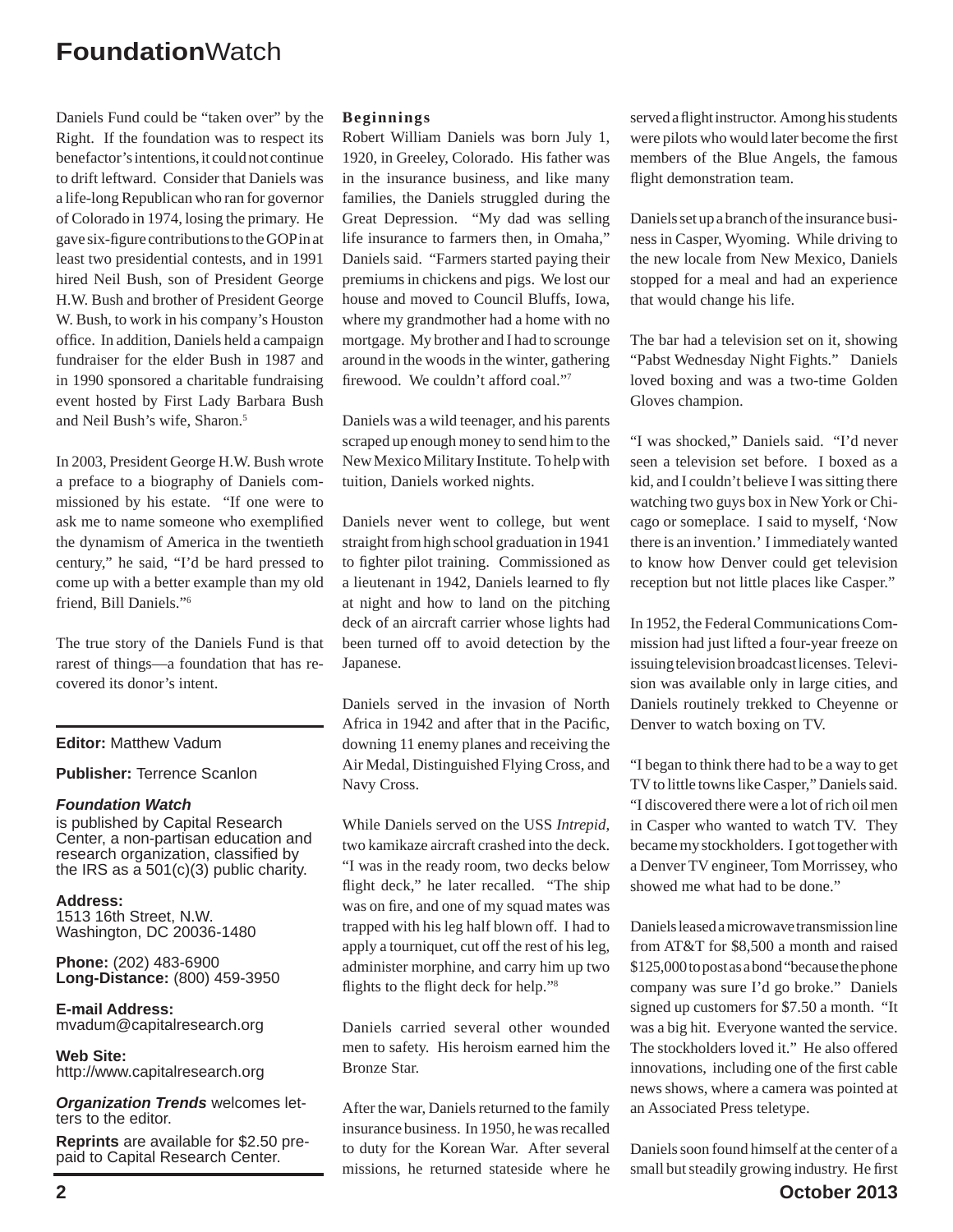operated his cable business as a sideline to insurance, but in 1958 he launched Daniels and Associates to buy and sell cable systems. While not a major investor, as a broker Daniels not only received commission but also usually acquired a five percent stake in the cable system being bought.

Until the 1970s cable systems tended to be located in small, isolated towns like Casper that couldn't receive over-the-air broadcasting signals. But cable systems steadily grew. In 1962 *Business Week* devoted three pages to Daniels, noting that a million homes received cable and that Daniels had successfully brokered a \$10.7 million deal. "At 42, Daniels is at the center of this little-known, but whirling industry."9

As larger companies began to enter the field, Daniels acted both as someone with an endless source of suggestions and as someone who would be a constant source of encouragement to other entrepreneurs frustrated by bureaucracy or the strength of entrenched broadcasters.

Liberty Media founder John C. Malone told Daniels biographer Stephen Singular, "Bill was always the guy who put on the suit of armor and went out to do battle with the industries that were our adversaries, whether it was the broadcasters or the telephone companies or whoever. Bill was always upbeat and always positive."

"Daniels had another trait that was rare in any industry, and he used it to great advantage to build his business," says Singular. "He genuinely wanted to see others succeed, even when they were competitors. Success for anyone in cable, he realized, ultimately meant success for all."

**October 2013 3** It took over a quarter-century before cable became commonplace. Daniels' persuasive abilities were often tested. In a 1982 *Forbes* profile, Daniels said, "I've been thrown out of more banks than any man in the country."10 But these cable entrepreneurs reaped rewards when larger cities began to refine rules to allow cable operators to establish

franchises in big urban centers, most notably New York City.

A deregulatory policy known as "Open Skies" allowed cable companies to buy time from any satellite operator willing to launch a satellite and sell their services. Before 1970, anyone who had to broadcast anything from one city to another had to buy transmission time from AT&T, which charged punitive monopoly prices.

In 1972, the Federal Communications Commission adopted Open Skies, and by 1975 satellite operators were launching communications satellites. Transmission fees dropped dramatically, making national cable networks financially feasible. By 1980 such cable networks as CNN, ESPN, and C-SPAN—which, remember, stands for Cable Satellite Public Affairs Network—were created.<sup>11</sup>

As a broker, Daniels helped create most of the major cable networks and owned small percentages (or "equity positions") in most of them. In 1983 the *New York Times* reported that Daniels and Associates had conducted \$4.2 billion in deals. "Though a relative unknown outside the business, the short and wiry 63-year-old Mr. Daniels is practically a legend within cable's ranks—and with good reason. Mr. Daniels has probably worked on more cable deals than anyone else in the business." $12$  According to a 1985 profile, Daniels played a role in building all of the top six cable operators in the U.S.—and eight of the top 10.13

The rising tide of cable TV success lifted everyone's boats. But two major financial scores made Daniels a billionaire. The first came in 1998, when 24 small cable systems Daniels owned merged with United Artists Communications, enriching Daniels personally to the tune of \$100 million.

A second major windfall came because of Daniels' interest in professional sports. A close friend of Los Angeles Lakers owner Jerry Buss, Daniels owned five percent of the Lakers. In 1985 Buss and Daniels created Prime Ticket, the nation's first sports network controlled by the owners of sports teams, which controlled TV rights to Lakers games and Los Angeles Kings hockey matches. Daniels ended up controlling 82.5 percent of Prime Ticket, which he sold in 1994 for over \$200 million.

A *Los Angeles Times* columnist noted that with the Prime Ticket sale, Daniels had a billion dollars, no children, no wife, and no immediate members of his family except for his brother Jack. "So what's he going to do with all his money?" Daniels "says he doesn't know."

But by this time, Daniels was well on the way to deciding to become a major philanthropist.

### **Creation of the Daniels Fund**

As an employer, Daniels was very generous. As his company prospered, he made sure he helped employees who had personal financial crises. "At his memorial service," Shari Caudron observed, "stories were told of employees who received airplane tickets to visit sick family members, clothing for an important event, and rent money during hard times. He even paid for plastic surgery for a receptionist who was very self-conscious because of an eye disorder."14

Daniels said that "if people feel they are part of the company, if they feel they are part of the action, don't you feel they will produce more?"15 In 1994, when Daniels sold Prime Ticket, he made sure that \$10 million went to 15 senior vice-presidents and department heads, while an additional \$1 to \$2 million would be divided between 105 less senior employees. "I just want to reward people for a job well done," he said.<sup>16</sup>

Daniels was particularly supportive of veterans who worked for him. Vietnam veteran Steve Halstedt began working for Daniels in 1973. Around a decade later, Halstedt came into the office to find a replica of the Vietnam Memorial on his desk with a note from Daniels stating, "Thank you for your service."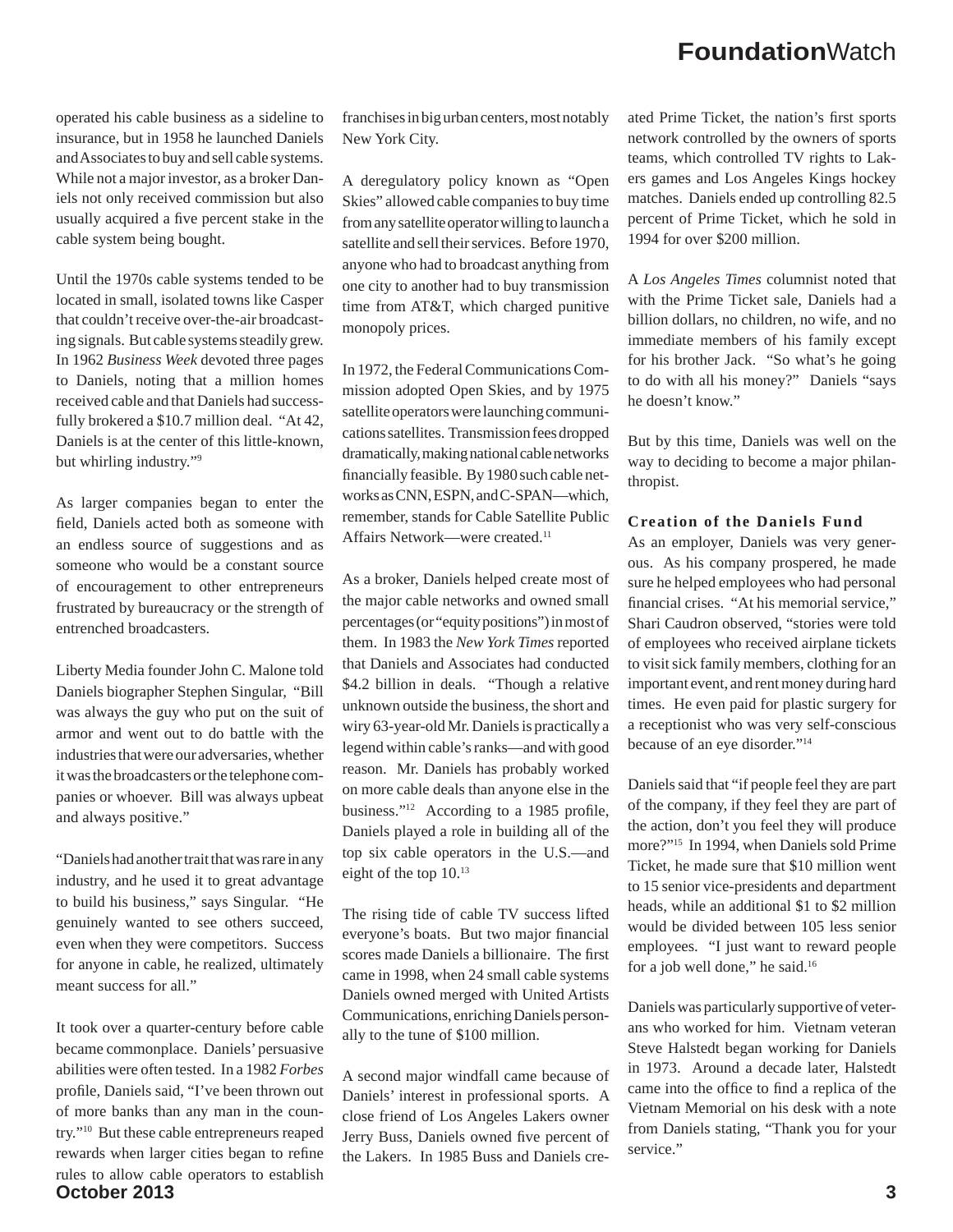"Having been ostracized by my peers when I came back from Vietnam," Halstedt said, "I realized that this was the first time anyone had ever said, 'Thank you.' I was very touched by that."

Daniels was both personally charitable and low-key about his giving. "Often during the winter holidays he went to poor neighborhoods in Denver and secretly left cash on people's doorsteps or had others do it for him. He worked in soup kitchens, and he handed out food to the indigent so that he could be reminded of all that he had and how little some people got by on. He encouraged everyone who worked for him to be charitable toward the needy."17

Although Daniels was generous with his own money, he didn't believe in governmentcoerced redistribution of wealth. His Denver mansion, Cableland, featured a collection of elephants—including two giant ones—which reminded his guests which political party he preferred.

"Remember I am a conservative and want no money going to liberal causes," Daniels wrote in a memo to his foundation board in 1998. "The only thing I have in common with liberals is my concern for the homeless, the poor, and the downtrodden."18

During his lifetime, Daniels made two major donations: creating the Young Americans Bank and funding business ethics programs at the University of Denver. The bank was part of Daniels' effort to teach young people the importance of free enterprise. Daniels never forgot all the trouble he had getting banks to lend him money in the early days. "I was 24 when I first walked into a bank, and I felt as though I was either going to go on trial for murder or go through major surgery."

"Children want their own accounts, they want to learn about banking, and this will teach them the responsibility of earning money." Daniels said the goal of the bank was to produce "more responsible, productive adults who are better equipped to utilize the options inherent in our free-enterprise system."19

Linda Childears, the current Daniels Fund CEO, was hired by Daniels in 1987 to run the Young Americans Bank. She tells *Foundation Watch* that these regulators, never having seen such an entity, were worried the bank was being created for some sort of hidden reason, perhaps as a way to hide some of Daniels' profits. She says Daniels told the regulators, "Why do you think I'm trying to make money off of kids?"

The bank began operations in 1987 and has thrived ever since. It is a for-profit entity whose losses are covered by the Daniels Fund. The bank is controlled by the Young Americans Center for Financial Education, a nonprofit that holds entrepreneurship classes for young people and operates Young Ameri-Towne, a program that goes to fifth- and sixth-grade classes and shows young people what it's like to run a small city.

As for ethics, numerous accounts tell how Daniels insisted on several rules in dealing with clients and staff. Keep a neat desk. Do what you tell clients you will do. And, like many veterans, he stressed the importance of punctuality.

Developer Steve Schuck worked with Daniels over the years on several projects. "Bill was the kind of guy who became friends with everyone he met," Schuck said in an interview with *Foundation Watch*. "He had this magnetic personality and sincere interest in others. When you met him, you had an immediate sense that he meant what he said."

Daniels' proudest moment in upholding business virtues came in 1975. He loved sports, and owned the Utah Stars. But in the mid 1970s Daniels had a financial crisis and couldn't meet the team payroll. The club folded having played only nine of the 42 home games in the 1975-76 season.

Five years later, Daniels paid back all season ticket holders and creditors with eight percent interest, a move that cost him \$750,000. "I owned a basketball team in Utah and went bankrupt," Daniels subsequently said. "The banks simply said, 'Bill, you can't go any

further.' I had to look myself in the mirror every morning. I had no legal obligation (to pay) but it bugged my conscience."20

When Daniels announced his decision to repay season ticket holders in 1980, class action suit plaintiff Charles S. Fox said the reimbursement plan was "a truly Christian act" that "totally satisfies me."<sup>21</sup>

LaDell Anderson, who coached the Stars for two years when Daniels was owner, said that when Daniels "said something to you, you could take it to the bank. It was very emotional to me to have known a guy like that."

In announcing a grant to the University of Denver in 1988, Daniels said he hoped students would learn the right way to act in business. "There is virtually no place in the country where young men and women can learn such basic assets as manners, protocol, communication skills, treatment of people, ethics, integrity, respect for others, dress, and all the other qualities that go toward successful business careers for men and women.… In addition, few are taught at a young age the value of giving back to their community and society."

**Initial Problems of the Daniels Fund**

In the mid-1990s, Daniels worked on bylaws for the Daniels Fund, which was incorporated in 1997. In many ways Daniels was quite specific about what he wanted. He said his fund would have 11 purposes, but its primary purpose, to which 30 percent of the fund's grants would be budgeted, would be "providing scholarships and other financial assistance to graduates of high schools" in Colorado, New Mexico, Wyoming, and Utah. Other purposes included supporting innovative education initiatives, helping the homeless and disadvantaged, helping alcoholics and drug addicts recover, assisting the elderly. Another purpose was to fund educational programs "which emphasize ethics and integrity, supporting amateur sports, and specifically supporting the Young Americans Educational Fund and the South Platte River Greenaway Fund.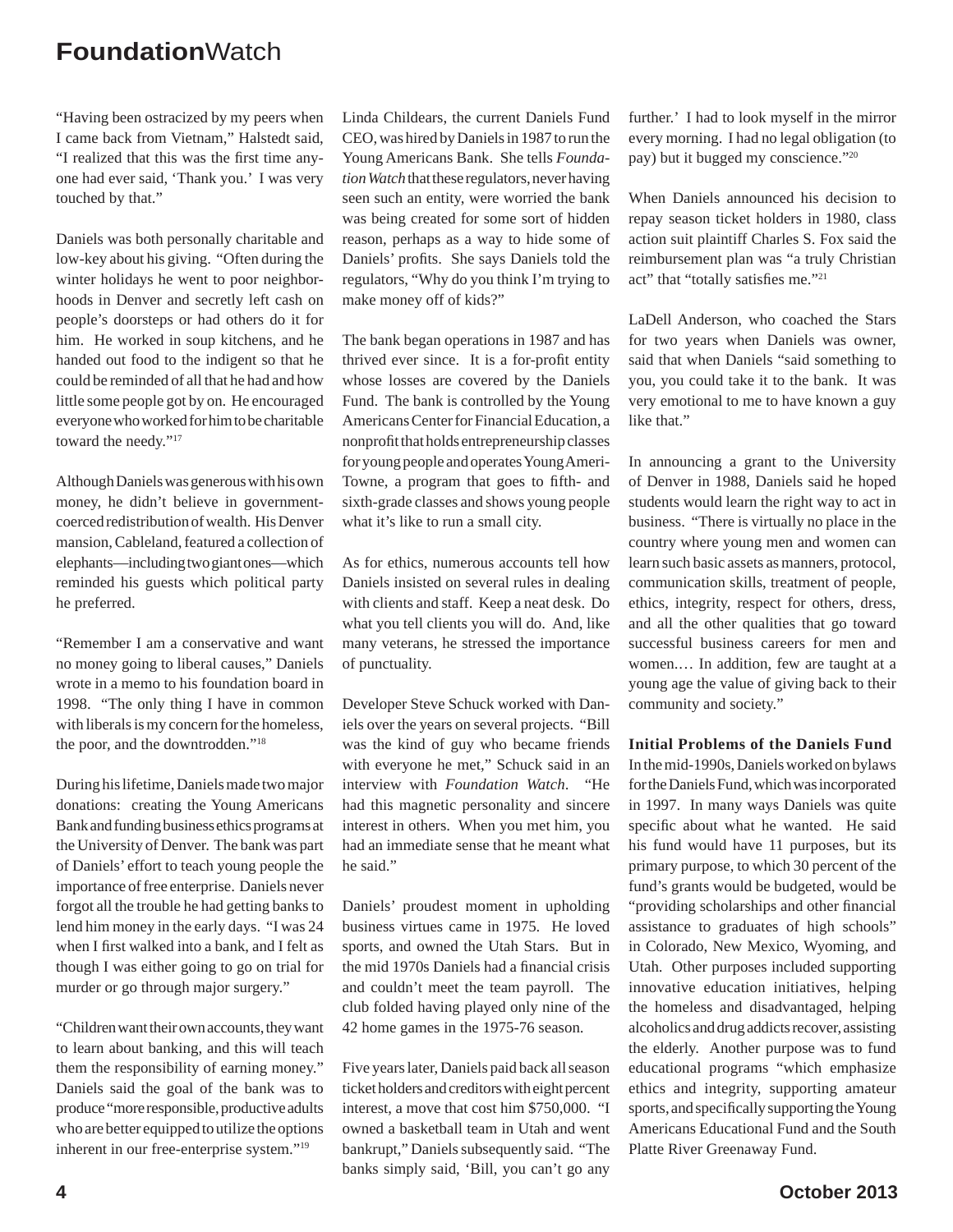Most causes were personal ones. For years Daniels dealt with the problems of his aging mother, so his fund supports programs to help the elderly. As a keen amateur boxer, Daniels wanted to support amateur sports. And Daniels was an alcoholic until a horrific night in 1985 when he passed out in a hotel room after drinking two fifths of Scotch. Daniels went to the Betty Ford Center for six weeks to dry out. He stayed sober the rest of his life—and wanted to make sure his fund would help other troubled alcoholics.

Daniels was also emphatic which causes he was not interested in. Daniels barred his foundation from supporting "research of any kind." His authorized biography says this was "probably because he always gave to programs that actively worked to help people, not to programs that analyzed how to prevent problems." Also barred were grants to programs that treated AIDS, because Daniels knew that such grants were the focus of many other foundations.

Finally, the Daniels Fund is prohibited from supporting cultural activities. "Most of my giving does not match with symphonies, art, and opera," Daniels wrote. "I am just not into that. I am into helping people who need help, who are hungry, unclothed, in trouble."<sup>22</sup>

#### **The Years of Crisis**

The Daniels Fund is organized in perpetuity. History provides many examples of foundations drifting from a donor's intent once the people who knew him died. Daniels liked the idea that his scholarships would be awarded for generations. But Childears says, "I don't think any of us" saw the problems of donor intent inherent in "setting up a foundation this size in perpetuity."

In March 2000 Daniels died and the Daniels Fund began operations. Its first president, Phil Hogue, had worked for Daniels and Associates as an executive vice president. Hogue, who died in 2007, asked outsiders for help. Hogue, Childears said, "went to experts to see what should be done.… We went to big foundations and hired people with expertise in grants and scholarships."

Of course, by looking to large foundations for guidance, Hogue ended up receiving advice from a philanthropic establishment that is firmly on the left. He also consulted Harvard's Hauser Center, whose wealth comes from Gustave Hauser, former chairman of Warner Cable Communications. These experts pointed Hogue towards wellcredentialed veteran grantmakers, most of whom were liberals. The Daniels Fund's new chief operating officer, Jesse King, for example, came from the Rockefeller Foundation, whose divergence from donor intent is chronicled in *The Great Philanthropists and the Problem of 'Donor Intent.'*<sup>23</sup>

Once these high-ranking officials were hired, they in turn hired program officers who also had résumés filled with establishment credentials. "We hired on credentials," Childears said. But these program officers, too, were on the left.

Two Daniels Fund policies allowed these liberals to get away with quite a lot. Program officers, according to Childears, were allowed to approve grants of up to \$100,000 without board approval. Moreover, they could award multiple grants of under \$100,000 to the same organization without restraint, so organizations they favored would get several grants of over \$90,000 at a time.

Board members knew only about the grants these program officers had approved. They did not know about grantees that had been rejected.

In 2002, Hogue resigned as president of the Daniels Fund for health reasons, although he remained on the board. He was succeeded by Hank Brown, who had been a Republican Senator from Colorado and, like Daniels, had served in naval aviation, volunteering for service in Vietnam.<sup>24</sup> According to Childears, in 2002 and 2003 the Daniels Fund board kept getting "wake-up calls" from rejections made by program officers using their unlimited discretion. Rejected grantees alerted the board that the program officers' decisions didn't "feel like Bill Daniels."

One decision made by the liberal program officers was to ban all grants to the Boy

Scouts because of the Scouts' decision to block homosexuals from membership. The program officers unilaterally nixed funding, even though the board had stated that the Daniels Fund was officially neutral on the issue of gays and the Scouts. "Bill *loved* the Boy Scouts," Childears said.

A second rejection went to the National Air and Space Museum. In 2002 the museum sought a grant to preserve World War II aircraft. The application was refused because, in the program officer's words, it was against policy to give grants to preserve "instruments of war."

The museum wrote back, explaining it wanted to preserve many of the planes that Daniels flew during the war. The museum received a second rejection, stating that the fund's official policy was not to support preserving objects that "kill people."25

Another deviation from Daniels' intentions came with the administration of the Daniels Scholarships. The program officers proposed selecting potential recipients from a college prep program the fund would create and administer. Childears told *Philanthropy* magazine that while the prep program had found "many great candidates … there was nothing" to suggest that Bill Daniels had favored such a program.

Ultimately the deviations from donor intent proved too much for the board, leading to the November 2003 meeting at which many of the liberal program officers were sacked. The board's decision had only two dissenters—Phil Hogue and Daniels' niece, Diane Denish, a liberal Democrat.

**Please consider contributing to the Capital Research Center.**

We need your help in the current difficult **economic climate to continue our important research.** 

**Your contribution to advance our watchdog work is deeply appreciated.** 

**Many thanks.** 

**Terrence Scanlon President**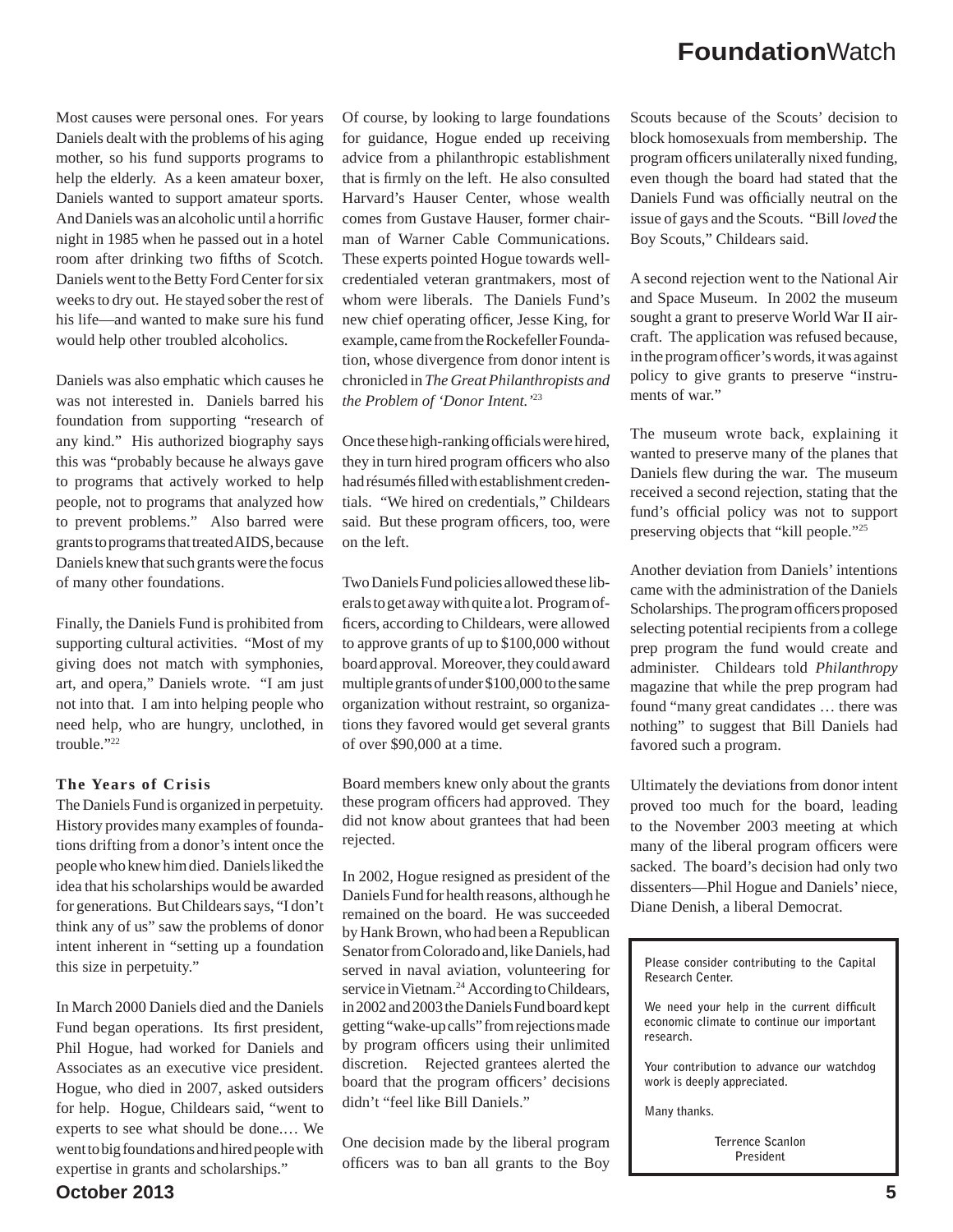With one exception, the fired program officers did not comment on their dismissal. One told a reporter that among the new programs created by the liberals and terminated by the board was one on fighting homelessness that was "reflecting a modern approach to philanthropy that emphasizes targeting donations to go to the root of problems rather than just high-profile giving." $26$ 

The anonymous source did not explain how such "root-cause" philanthropy—where donors give money to groups that hire highly credentialed experts to study the poor and issue reports, rather than give money to organizations that help the poor improve their lives—in any way reflected Bill Daniels' traditional approach to poverty-fighting.

#### **Recovering Donor Intent**

The Daniels Fund made several reforms after 2003. The freedom of program officers to issue unseen rejections and unilaterally approve grants up to six figures was removed. The board now approves all grants and sees all rejections.

The rejection of the National Air and Space Museum grant was overturned. In 2005, the Daniels Fund approved a \$3 million grant to the museum, which has a section of its Sea-Air Operations Gallery detailing Daniels' career. In addition, the fund supports the Medal Of Honor Foundation, which has created a curriculum that teaches students about medal winners. In 2011, the fund hosted a reception where France's consul general awarded medals to Denver veterans who took part in D-Day operations.

But more needed to be done to determine what Bill Daniels wanted the Daniels Fund to do. John V. Saeman, a long-time friend of Daniels who served on the Daniels Fund board for over a decade, explained that while Daniels had "very specific instructions" in some aspects of his giving, such as the percentages that would be given to various causes, "those instructions didn't actually tell us very much about how he saw the world."

The year before Daniels died, Saeman said he and Daniels' brother Jack "tried—unsuccessfully—to set up a meeting in which we would sit down and ask Bill questions: 'What do you mean by this? What do you mean by that?' But we never got that opportunity."

So to catalogue its benefactor's intentions, the Daniels Fund staff spent a great deal of time gathering every letter Daniels wrote. Take, for example, the bylaw clause that states that the fund should provide "financial support to educational organizations that include courses in their curricula which emphasize ethics and integrity, as well as courses which develop skills relating to managerial and societal effectiveness."

What did Bill Daniels mean by the word *ethics*? As Saeman explained in *Philanthropy* (Spring 2010):

We went through his files, his letters, and, just as importantly, his actions. What kind of a man was Bill? What kind of an ethical posture did he have? The board concluded that Bill was fundamentally a principle-based ethicist. He believed that there are certain principles –man's integrity, honesty—that are inviolable. He believed in the reality of absolute ethical principles, and the need of all people to follow them. He was known for being extremely honest and fair in business. He made business decisions solely on the basis of what he thought was the right thing to do, not what was in the best financial interest of the company … So the Daniels Fund supports ethics programs –but only if they're principle-based. If they don't follow the guidelines of a principle-based ethics program, the Daniels Fund won't support them. Period.

In 2012, the board adopted a set of principles to ensure that donor intent is preserved. Every Daniels Fund employee and board member has to sign a statement that reads, "The Daniels Fund is committed to ensuring the mission does not drift from that which Bill Daniels originally intended. You, as Directors and Associates, play the single most critical role in this effort.… You agree to set aside your personal views or preferences when acting on behalf of the Daniels Fund. It is the Board and Associates' responsibility to ensure that the Daniels Fund most effectively fulfills Bill Daniels' intentions and remains true to his ideals." The contract concludes, "Yes, as a Director or Associate of the Daniels Fund, I understand everything I have read above and in this document. I am committed to preserving Bill Daniels' donor intent and I understand the seriousness of this endeavor."

To aid the board and the staff, the fund has come up with many ways to understand donor intent. Kiosks at the Daniels Fund and elsewhere help people understand Daniels' life and ideals. The board commissioned a new biography of Daniels that featured documents expressing his donor intent as part of the fund's bylaws, particularly 10 principles that guided Daniels throughout his life, including loyalty, support for free enterprise, patriotism, and etiquette.

"*It is imperative that Directors, Potential Directors, and Associates understand who Bill Daniels was, the charitable purposes he set for the Daniels Fund, and what motivated him throughout his life*," the fund wrote in a statement of its donor intent policy.

Linda Childears noted two additional ways the board tries to preserve donor intent. Once a year, the primary topic at a board meeting is donor intent—what has been done to preserve Daniels' legacy and what will be done in the future. In addition, all program officers who deal with Daniels Fund programs in New Mexico are sent on a trip to the New Mexico Military Institute to understand the institution that molded Bill Daniels' character.

#### **Conclusion**

Bill Daniels' donor intent played a part in the 2010 New Mexico gubernatorial race between Republican Susanna Martinez and Daniels' niece, Democrat Diane Denish.

The Daniels Fund, as part of the commitment in its bylaws to support "innovative educational systems," has long supported school choice. In the contest, Democrats bashed Martinez for supporting state-funded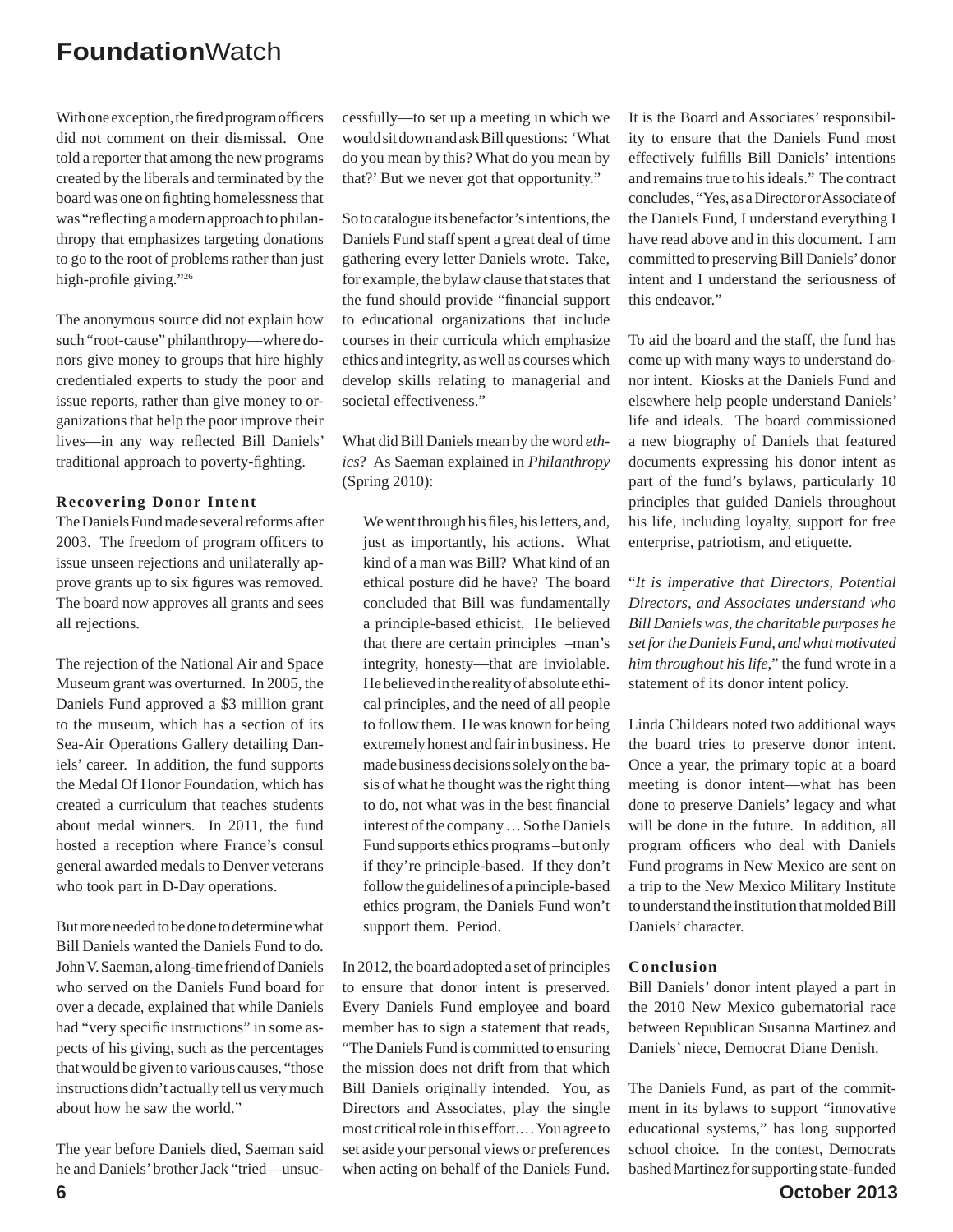vouchers. Republicans responded by noting that Denish, a voucher foe, served 10 years as a board member of a foundation that supported vouchers.

The *Albuquerque Journal* noted that Denish "said she disagrees with voucher programs but could stomach the Daniels Fund donations because they were private money going to other private organizations."

Denish, who lost the race, said her goal on the board was preserving her uncle's donor intent. "I loved and respected my uncle," she said. "We often didn't agree politically, but by serving on the board I accepted the responsibility of carrying out donor intent."<sup>27</sup>

As for the Daniels Fund's efforts to preserve donor intent, it's too early to tell if they will work. The philanthropy is only 13 years old, and the strongest drift away from donor intent usually comes around 25 to 30 years after a benefactor dies. But donors can learn at least three powerful lessons from the Daniels Fund story.

First, donors need to put in a great deal of effort to make sure their wishes are followed. The more information a donor writes down about what he wants his foundation to do, the better his wishes can be protected.

Second, the fund's story provides more evidence that the liberal philanthropic establishment remains hostile to donor intent. Donors should be suspicious of anyone who argues that donor intent can be preserved without explicit instructions from the donor. They should also be wary of hiring anyone who has worked for organizations well known for their hostility to donor intent, such as the Ford, MacArthur, or Rockefeller Foundations, or the Pew Charitable Trusts.

Third, beware the subtle dangers of a credential-happy "professionalism." Often a professional—a lawyer, say—who has served a family for years is asked to help run the family's new foundation. Not knowing a lot about philanthropy, this professional then goes to the "professionals" in the field for advice. Those professionals then ensure no one without establishment credentials ever works for the foundation, which almost ensures the foundation will tilt ever more leftward over time. The better approach is to people a foundation's board and staff with persons who are philosophically in tune with the donor, whether or not they have Ivy League credentials.

We won't know for at least another two decades whether or not the Daniels Fund's pro-donor intent protections have proven effective. But their story already provides valuable lessons for other donors who rightfully worry that the foundations they create will ignore their wishes once they pass away.

*This article is excerpted from the forthcoming fourth edition of CRC senior fellow Martin Morse Wooster's* The Great Philanthropists and the Problem of Donor Intent.

*FW*

#### **NOTES**

1 Andy Vuong, "Daniels Fund Nixes New Center," *Denver Post,* Nov. 21, 2003.

2 Stephanie Strom, "Turmoil Hits Charity Fund Over Its Handling of Money," *New York Times,* Feb. 14, 2004.

3 Susan Barnes-Gelt, "The Daniels Dilemma," *Denver Post*, Feb. 25, 2004.

4 Ben Gose, "Rocky Times at Colorado Foundation," *Chronicle of Philanthropy*, Feb. 5, 2004.

5 Narcy Gordon, "Neil Bush's New Boss Says He Will Continue Fight for Cable Industry," Associated Press, July 15, 1991. Marcy Gordon, "Neil Bush Working for Cable Consulting Firm," Associated Press, Oct. 5, 1992.

6 Stephen Singular, *Relentless: Bill Daniels and the Triumph of Cable TV* (New York: James Charlton Assoc., 2003), preface.

7 Earl Gustkey, "The King of Cable," *Los Angeles Times*, Dec. 8, 1986.

8 *The Life and Legacy of Bill Daniels* (Denver: Daniels Fund, 2012), 22-23.

9 "Brokerage House for TV Systems," *Business Week*, Sept. 1, 1962.

10 Steven Flax, "Prime Time for Captain Video," *Forbes*, May 10, 1982.

11 Christopher DeMuth, "Open Skies and Open Spectrum—The Occasional Power of Simple Ideas," *National Review*, July 15, 2013. DeMuth says one reason the Nixon Administration supported Open Skies was their excitement "at the prospect of diverse local TV stations independent of the evil empire of ABC, CBS, and NBC. For their part, the networks were excited at the prospect of distributing programs with their own satellites, freed of their costly dependence on Ma Bell."

12 Sandra Salmans, "The Cable Industry's #1 Deal Maker," *New York Times*, Oct. 16, 1983: "A plain-spoken man with a Western twang, whose favorite adjective is 'helluva' (as in 'it's a helluva good business'), Mr. Daniels seems to have stepped out of a John Wayne movie."

13 Randy Welch, "The Builder of Cable Empires," *Channels of Communications,* Jan./Feb. 1985.

14 Shari Caudron, "Remembering a Good Boy," *Workforce*, May 2000.

15 Michael Romano, "Best Boss?" *Rocky Mountain News*, Sept. 18, 1988.

16 Larry Stewart, "With Daniels, You Find That Nice Guys Needn't Finish Last," *Los Angeles Times,* May 27, 1994.

17 Singular, *Relentless*, 151.

18 Sally Beatty, "Preserving a Donor's Intent," *Wall Street Journal*, Oct. 6, 2006.

19 Brendan Cooney, "Small Business at Kids' Banks," *American Banker*, Aug. 4, 1988.

20 Cathy McKittick, "Friends Say Daniels Showed Character and Heart," *Salt Lake Tribune,* Oct. 20, 2011.

21 Lex Hemphill, "Daniels Plans to Repay Stars' Ticket Holders," *Salt Lake Tribune*, July 9, 1980.

22 *Life and Legacy of Bill Daniels*, 72.

23 The fourth edition will be published by the Capital Research Center later this year.

24 For an interview with Brown, see "Diamonds in the Rough," *Philanthropy,* Nov./Dec. 2002.

25 Evan Sparks, "Back to Bill," *Philanthropy*, fall 2011.

26 Stuart Steers, "The Cable Guy," *Westword*, Feb. 19, 2004.

27 Sean Olson, "Denish Clarifies Ties to Vouchers," *Alberquerque Journal*, Sept. 3, 2010.